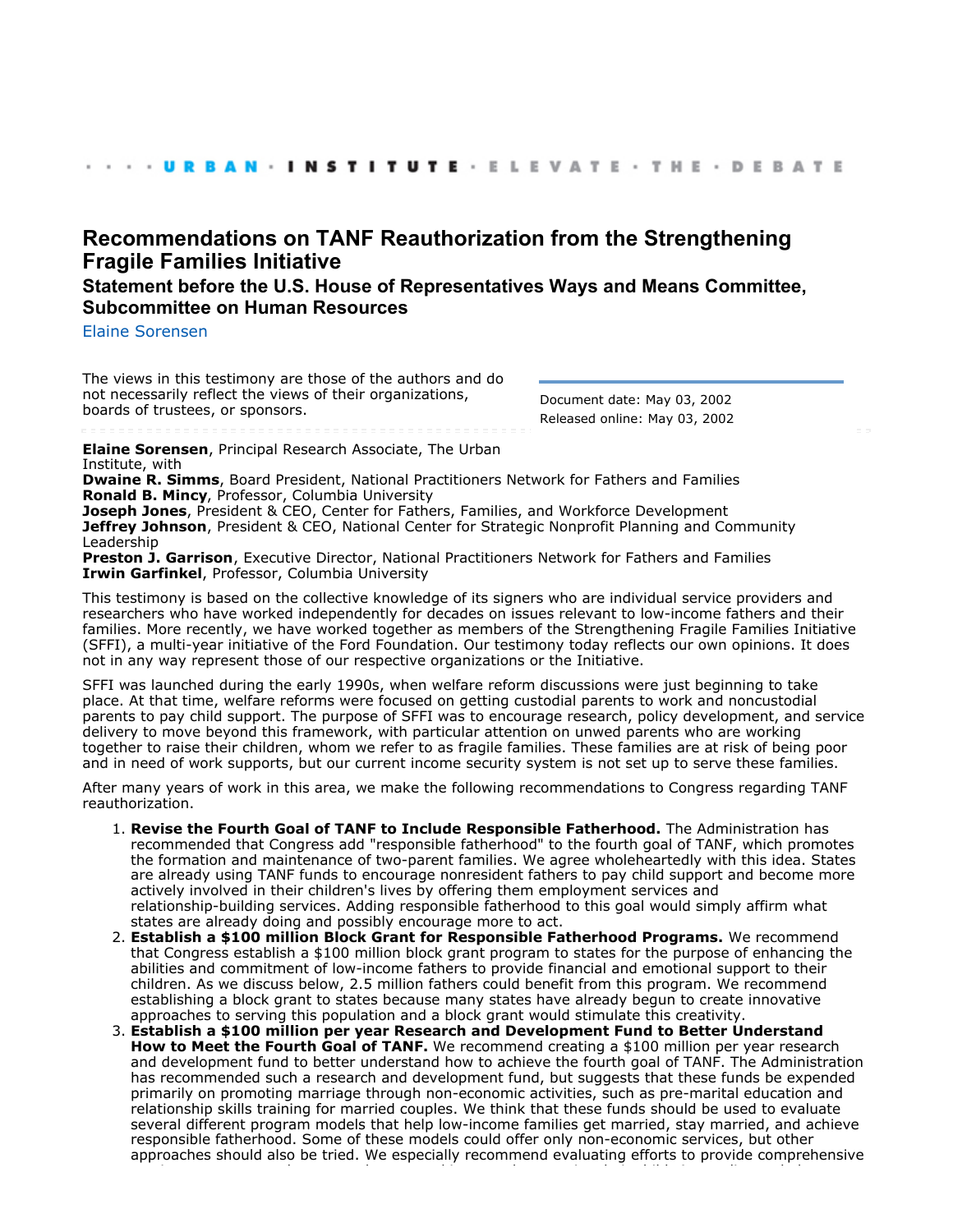services to new unwed parents who are working together to raise their child. As we discuss below, these parents have high hopes for the future but are at risk of poverty and are likely to break up. Offering economic services, such as job training, as well as non-economic services, such as marriage counseling, could yield powerful gains to these families and society at large.

- **Eliminate Separate Work Participation Rates for Two-Parent Families.** Given that higher work 4. participation rates for two-parent families may be discouraging states from serving these families, Congress should consider eliminating this distinction. Indeed, it should revisit any distinction between one- and two-parent families in TANF.
- **Give States Credit for Serving Noncustodial Parents with TANF funds.** We recommend that 5. Congress encourage states to use their TANF funds to serve low-income noncustodial parents. One approach is to give states credit toward their TANF work participation requirement for each father served by these programs. Giving states credit for serving these fathers may result in more fathers being served.
- **Prohibit the Use of the Minimum Basic Standard of Adequate Care when Determining Default** 6. **Orders.** We recommend that Congress not allow states to use the minimum basic standard of adequate care when determining default orders. As we discuss below, these standards are designed to reflect a custodial family's basic needs, *not* the noncustodial parent's ability to pay. Yet, federal law states that child support orders should reflect the noncustodial parent's ability to pay. We fully understand the need for default orders, but when states use the minimum basic standard of adequate care in the determination of a default order, they establish orders that outstrip most noncustodial parents' ability to pay.
- **Prohibit the Recovery of Birth-related Costs from Fathers in Medicaid Cases.** Consistent with 7. the findings of the Congressionally established Medical Child Support Working Group, we recommend that Congress prohibit states from collecting pregnancy and birth-related costs from noncustodial fathers in Medicaid cases. Fathers of these children are likely to have low incomes and thus states are unlikely to collect the assessed amounts anyway, contributing to inflated arrears.
- **Mandate a National Study to Investigate why Noncustodial Parents in the IV-D Program do** 8. **not Appear Before Court and Recommend Alternative Methods of Determining a Default Order.** We urge Congress to ask the Federal Office of Child Support Enforcement (OCSE) to conduct a national study into the reasons why noncustodial parents do not show up in court and why states do not have earnings information from their automated child support systems to help set appropriate orders. Default orders are far too common in the child support program and child support offices do not appear to be using earnings information from their automated child support systems in these situations. These practices are contributing to child support orders that exceed noncustodial parents' ability to pay child support. We also recommend that Congress ask OCSE to develop alternative methods that states could use when a default order is needed and there is no earnings information available. States use the minimum basic standard of adequate care to set default orders, in part, because they do not have good alternatives.

In the following sections we summarize our research findings and that of others in three areas — Fathers Matter to their Children, Birth Represents a Magical Moment, and Deadbroke, Not Deadbeat. We end by describing efforts to serve fathers and their families since 1996 and the role of the SFFI in these endeavors.

# **Fathers Matter to their Children, Irrespective of their Marital Status or Where They Live**

SFFI partners have been at the forefront of collecting and summarizing the literature on father involvement and its impact on children.1 This research clearly shows that fathers matter to their children. Although studies find that children fare better, on average, if they live with both of their biological, married parents, it also shows that other forms of father involvement benefit children and can obviate the negative consequences of living in a single-parent family.

Studies that focus on nonresident fathers and unwed fathers have tended to find that their involvement is associated with greater academic success, improved child well-being, and reduced behavioral problems.2 Studies have not only documented a positive relationship between the provision of child support and the well being of children, but they have also linked father-child contact with improved child well-being. An important example of research is by the U.S. Department of Education, which reported that nonresident fathers' involvement increased children's academic success.3 Other recent studies focusing on low-income, unwed fathers find young children benefit from father involvement.4

Moreover, most unwed and nonresident fathers want to be involved in their children's lives, and most children want their fathers to be involved. Nonresident fathers report high levels of father-child contact. In 1999, 79% of nonresident fathers said that they had seen their child(ren) living elsewhere in the last 12 months.5 Even custodial mothers, who generally report less father-child contact than the fathers self-report, indicated that 71% of their children with a nonresident father had seen their father in the last 12 months. Children of divorce report that the most negative outcome of their parents' divorce is reduced contact with their fathers.6 School-age children on welfare rank their fathers just after their mothers as the person in their life that they turn to for support, ranking fathers higher than other relatives, siblings, and friends.7

### **Birth Represents a Magical Moment**

It is well known that nonmarital childbearing has risen dramatically during the past forty years and that one third of all births and 69% of African American births now occur outside of marriage. Until recently, it was generally assumed that the fathers of children born outside of marriage were not involved. The new Fragile Families and Child Wellbeing Survey, which is being conducted by a SFFI partner, has challenged this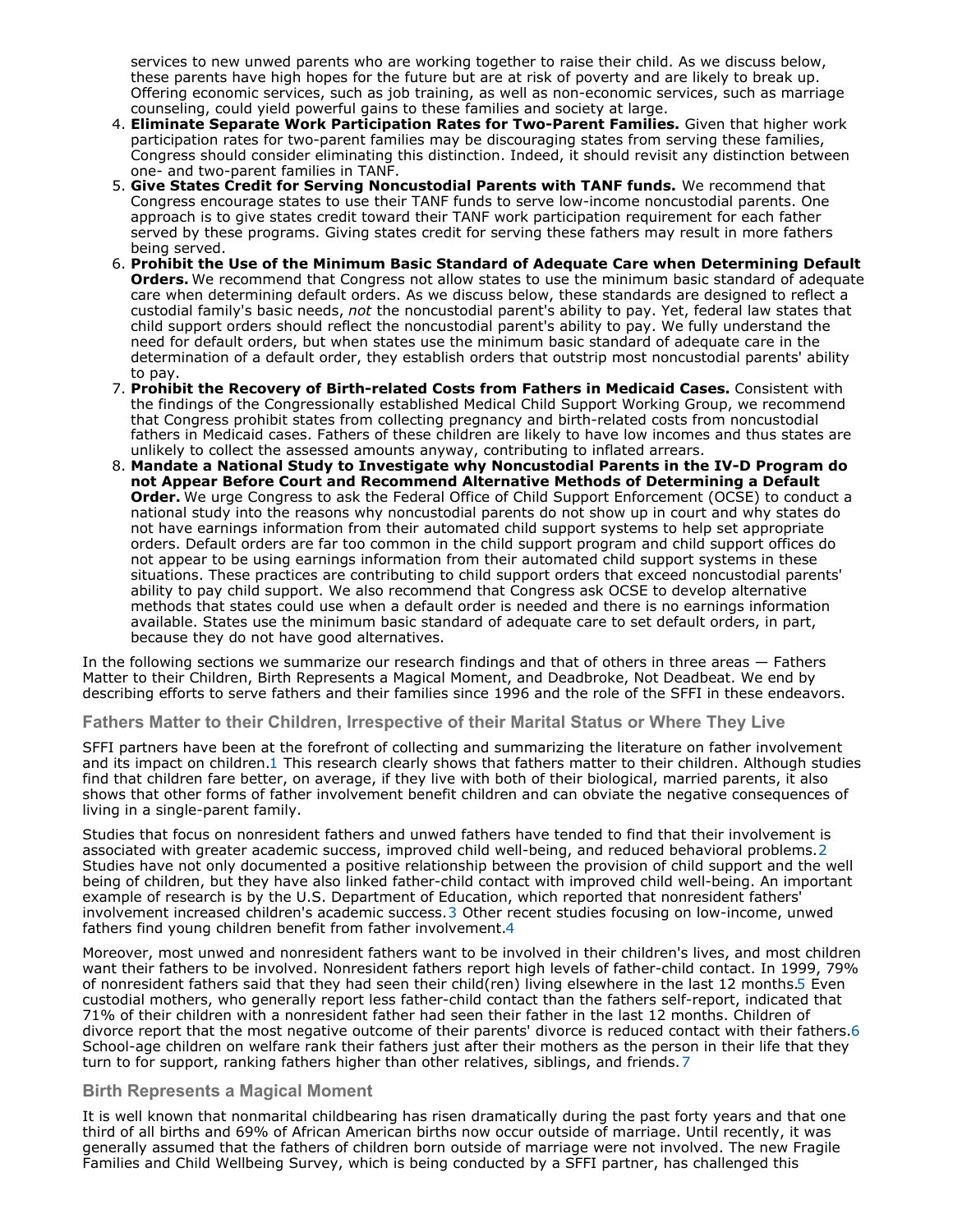assumption. This survey is following a birth cohort of approximately 3,600 nonmarital births in 20 large cities throughout the U.S.9 Mothers are interviewed in person at the hospital within 48 hours of having given birth, and fathers are interviewed in person either in the hospital or shortly thereafter. Follow-up interviews have already taken place when the children were 12 months old and two additional follow-up interviews are planned.

Contrary to popular belief, this survey finds that unmarried fathers are closely connected to the mothers of their child at the time of the birth. Over 80% of the mothers report being romantically involved with the baby's father at the child's birth — 48% of the couples are cohabiting; 34% are in romantic relationships but live separately. About 55% of the mothers think their chances of marrying the father are "pretty good" to "almost certain."10 Nearly all of the fathers say they want to help raise their child, and the overwhelming majority of mothers say they want the fathers to be involved.

Although most new unmarried parents have high hopes for their relationship at the time of the child's birth, the Fragile Families data show that many of these new parents are ill equipped to support themselves and their children. Almost 30% percent of the fathers were out of work the week before their baby was born.11 About 35% of the mothers and fathers have not completed high school. Moreover, 74% of the births were covered by Medicaid and 44% of the mothers had received welfare last year.12

Recent findings from the one-year follow-up survey show that less than 10% of these unwed couples have married each other. Furthermore, romantic involvement has declined from 80% to 50% of the unwed couples. Thus, the magic moment wanes with time.

Other research by SFFI partners reinforces this conclusion that, unfortunately, the magic moment wanes.13 Most poor children eventually experience their families breaking up. Although fragile families are more likely to break up than marital families, the latter also have high break-up rates. Therefore, program efforts need to focus not only on encouraging marriage, but on keeping families together, and short of that, on keeping fathers involved.

## **Deadbroke, not Deadbeat**

The public perceives noncustodial fathers who do not pay child support as "deadbeat dads" who can afford to pay child support but choose not to, depriving their former families of desperately needed income. This image fits some noncustodial fathers, but ignores the diverse nature of this population. Research by SFFI partners shows that one third of noncustodial fathers, representing 3.5 million fathers, live in families that are poor or have a personal income below the poverty threshold for a single person14 These severe limits on their income make it difficult for them to support themselves and their children. The Initiative refers to poor nonresident fathers as "deadbroke dads."

Nearly all deadbroke fathers lack full-time, year-round work. One in six of these fathers are institutionalized, making it practically impossible to work. Among those not institutionalized, only 8% had full-time, year-round work in 1998. Two fifths did not work at all that year. Median earnings for those that worked were \$5,000 per year.

Deadbroke dads encounter many of the same employment barriers as poor custodial mothers. Low levels of education are a common barrier encountered by both groups of parents; 40% of deadbroke dads and 38% of poor mothers lack a high school degree. Lack of recent work experience is another large obstacle to work, and again these mothers and fathers are similarly affected. In 1999, 41% of deadbroke dads and 35% of poor custodial mothers had not held a job in the past 12 months. Furthermore, one quarter of deadbroke dads and one fifth of poor mothers have a health condition that limits their ability to work.

Although deadbroke dads could benefit from employment and training services, very few receive them. In 1999, only 6% of these fathers received job training or job placement services, compared to 20% of poor custodial mothers.

Despite facing severe income constraints, 30% of deadbroke dads paid child support in 1999. Moreover, one in four of those who paid child support spent more than 50% of their gross income on child support. This contrasts sharply with nonresident fathers who are not poor—only 2% of them spent over half of their gross income on child support. Several SFFI partners have documented policies and practices that tend to contribute to child support orders that outstrip low-income fathers' ability to pay.15 Below, we discuss some of these policies.

According to federal law, child support orders must be set according to state child support guidelines, which must reflect the earnings capacity of noncustodial parents. However, if a father does not show up in court to establish his earnings capacity, many states allow courts to set a child support order, called a default order, at the minimum basic standard of adequate care in their state. In California, for example, if a noncustodial parents' income is unknown courts are instructed to presume an income in an amount that results in a support order that equals the minimum basic standard of adequate care, which was \$423 a month for a single child in 2001.16 These orders far exceed deadbroke dads' ability to pay. If the father had shown up in court and had a net disposable income of \$1,000 per month, the California guidelines indicate that he should pay, at most, \$250 a month for a single child.17 Unfortunately, default orders are all too common in the child support program. It is estimated that in California, for example, nearly 70% of child support orders are set by default.18

In addition, many states set child support orders for unmarried parents back to the date of the birth of the child, even if no action was taken to establish paternity until much later.19 If states choose to backdate child support orders, federal law requires them to set orders according to the states' child support guidelines. But if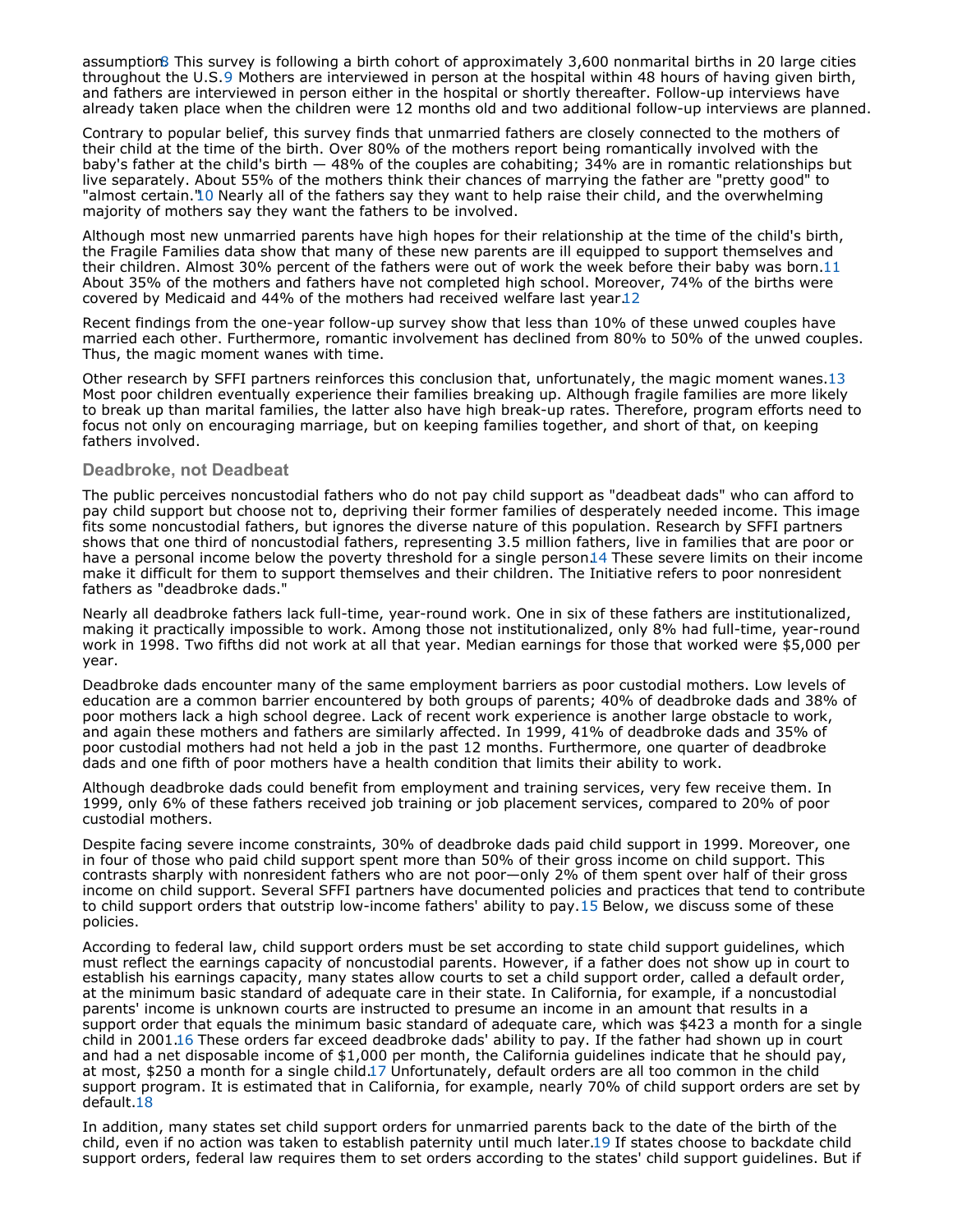the father does not show up at his court hearing when the order is set, courts will impute an income for him back to the date of the child's birth and set the child support order accordingly.

States may also charge nonresident fathers the costs associated with the birth of their child if Medicaid paid for these expenses, yet these costs do not depend on the fathers' ability to pay. Moreover, Congress does not allow states to charge the mother for these costs. In 1998, Congress established an independent body, the Medical Child Support Working Group, to develop recommendations for effective enforcement of medical child support orders. They concluded that Congress should ban states from charging fathers for the birthing costs of their child if the child is covered by Medicaid. 20

In sum, these practices are contributing to large arrears that deadbroke fathers cannot pay. Child support arrears now total over \$84 billion, averaging \$8,487 per case.21

**Many Efforts Have Emerged to Serve Low-Income Fathers Since 1996**

Fatherhood programs that serve low-income fathers have been in existence for at least twenty years.22 Community-based organizations (CBOs) have largely dominated the low-income father involvement arena. These programs serve diverse populations of low-income fathers, but share many components. Most work to foster a father's lifetime commitment to his children. This generally begins by recognizing and healing the pain that many feel because their own fathers were absent when they were growing up. Through this strengthened commitment to their children, programs try to encourage fathers to leave their "street life" behind and join mainstream society through regular employment, paying child support, and working with the mothers of their children. These programs tend to offer peer counseling, intensive case management, mentoring, employment, training, academic education, and parenting and relationship skills.

Since the passage of PRWORA, many new fatherhood initiatives have emerged. The Welfare-to-Work Grants Program, established in 1997, has been an important source of funding for many of these initiatives. In addition, a national demonstration is currently underway, called the Partners for Fragile Families Demonstration, which is being funded by the Federal Office of Child Support Enforcement and managed by the National Center for Strategic Nonprofit Planning and Community Leadership (NPCL), an SFFI partner.

The expansion of this field has led to the development of a national membership organization of fatherhood programs, called the National Practitioners Network for Fathers and Families (NPNFF), an SFFI partner. It was formed in 1995 and now has nearly 1000 members. Its mission is to strengthen families and communities by promoting the creation of opportunities for children to grow up free of poverty in strong and supportive families. The role of NPNFF is to ensure that the perspectives of community-based responsible fatherhood program practitioners, those individuals who are working on a day-to-day basis with low-income non-custodial fathers, are included in the consideration of federal and state policy.

### **Welfare-to-Work Grants Program**

Under the Balanced Budget Act of 1997, Congress authorized the U.S. Department of Labor to provide \$3 billion in Welfare-to-Work (WtW) grants to states and communities to move long-term welfare recipients and noncustodial parents who meet certain eligibility criteria into lasting, unsubsidized employment. WtW grants represent a new and valuable source of funding for work-focused programs that serve noncustodial parents.

The Welfare-to-Work grants program has (re)taught us many lessons regarding how to recruit noncustodial parents. Many grantees had expected that child support enforcement programs would be a large source of referrals of noncustodial parents, but that has not been the case 23 Local child support offices were often concerned about confidentiality issues and were unwilling to supply names of potential clients to WtW grantees. Thus, grantees have had to change their recruitment strategies. Many now emphasize their own outreach and customers' self-referrals as recruitment strategies. Because recruitment has been so difficult, only about 10% of the individuals served by the WtW grants program have been noncustodial parents; 20% had been the target.

### **The Partners for Fragile Families Demonstration**

The Partners for Fragile Families Demonstration Project (PFF) is a three-year, ten-city demonstration project designed to:

- 1. Increase paternity establishment and child support payments among young unwed fathers by providing them employment training and placement services, case management, and parenting and relationship skills;
- 2. Test the viability of collaborations between community-based organizations (which provide the aforementioned services) and state/local child support enforcement agencies, which provides matching funds for the projects, via federal waivers;
- 3. Affect systemic and constructive change in the way in which child support programs work with young disadvantaged unwed fathers.

This demonstration is breaking new ground, primarily in its efforts to build private-public partnerships between community-based organizations (CBOs) and child support enforcement programs. In the past, most fatherhood programs and child support programs did not work together. Figuring out how to work together is not a simple matter as many WtW grantees and their respective child support programs can attest. But if this demonstration is successful, the payoff is potentially very substantial, both for the families involved as well as for the state and federal governments. Interventions that lead some of these parents to marry and others to remain closely engaged could reduce poverty, increase self-sufficiency, and enhance the quality of parenting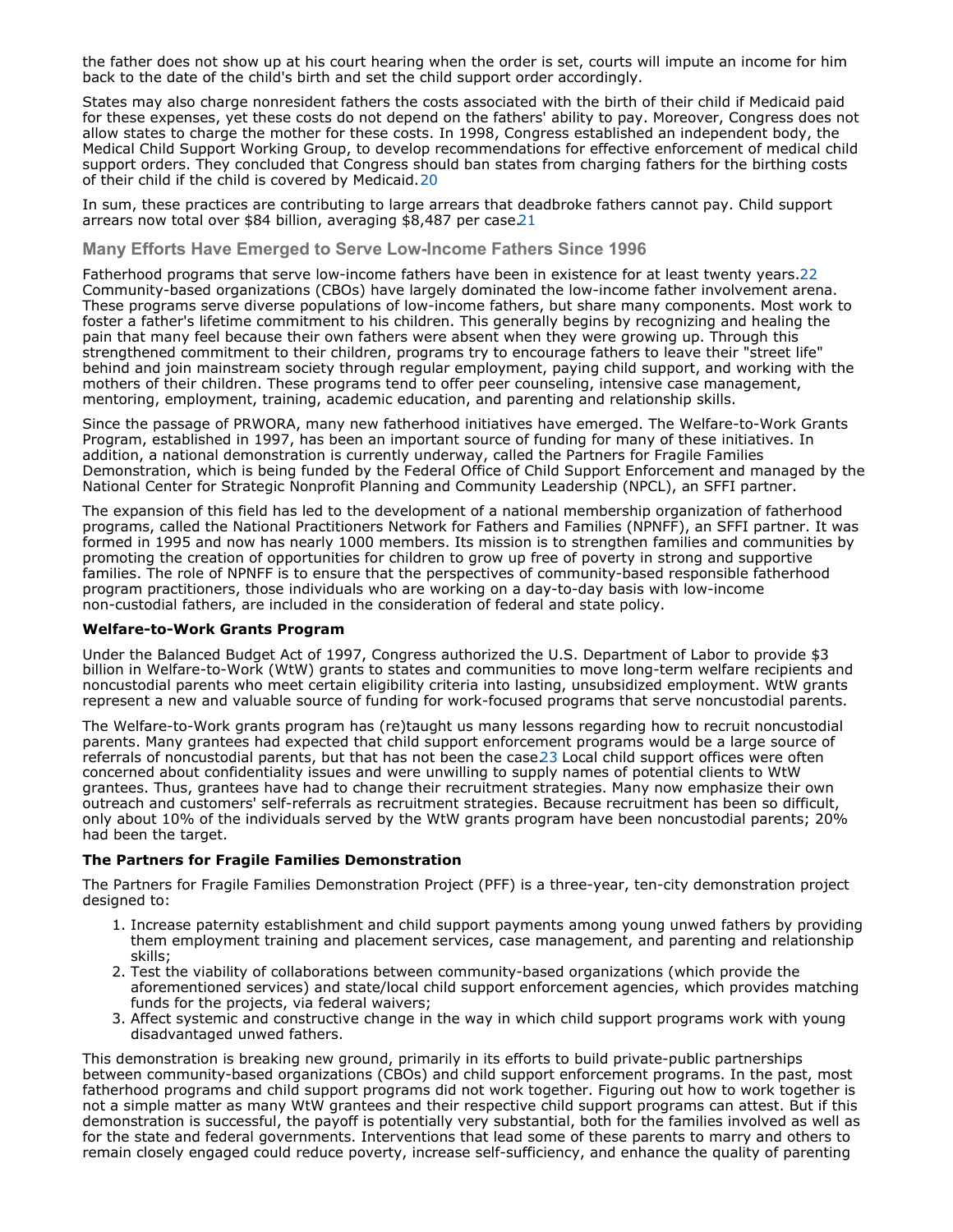while at the same time lessening the demand for government services. Most important, these gains in family income and parental quality are likely to improve the long-term prospects of the children involved.

The fatherhood field has expanded and matured greatly in the past five years. Considerable research on fathers and their families has been completed, especially on unwed and nonresident fathers, filling a major gap in our understanding of fathers. The number of programs devoted to serving low-income fathers and their families has increased dramatically during this period, in all parts of the country. The primary issue that remains is whether Congress will help these efforts by funding fatherhood programs and additional research on how to strengthen low-income families.

**Notes**

- 1. National Center on Fathers and Families (1997).
- 2. Amato and Gilbreth (1999).
- 3. U.S. Department of Education (2001).
- 4. Black, et al (1999).
- 5. Sorensen and Pomper (2002).
- 6. Kelly (1993).
- 7. Perloff and Buckner (1996).
- 8. http://crcw.princeton.edu/fragilefamilies
- 9. Reichman et al (2001).
- 10. Carlson and McLanahan (2001), which is based on data from the first 7 cities.
- 11. McLanahan, Garfinkel, and Mincy (2001).
- 12. Carlson and McLanahan (2001).
- 13. Sorensen, Mincy and Halpern (2000).

14. Sorensen and Oliver (2002). This citation is for all of the numbers in this section unless another citation is given.

- 15. Sorensen (1999), Cleveland and Ash (2001).
- 16. California Family Code, Section 17400 (d) (2).
- 17. Judicial Council of California (2001).
- 18. ibid.
- 19. U.S. Department of Health and Human Services, Office of Inspector General (2000).
- 20. Medical Child Support Working Group (2000).
- 21. U.S. Department of Health and Human Services, Office of Child Support Enforcement (2002).
- 22. Levine and Pitt (1995).
- 23. Perez-Johnson, Hershey, and Bellotti (2000).

### **References**

Amato, Paul R. and Joan G. Gilbreth. 1999. "Nonresident Fathers and Children's Well-Being: A Meta-Analysis." *Journal of Marriage and the Family* (61): 557-573.

Black, Maureen M., Dubowitz, Howard, and Raymond H. Starr, Jr. 1999. "African American Fathers in Low Income, Urban Families: Development, Behavior, and Home Environment of Their Three-Year-Old Children." *Child Development* 70(4): 967-978.

Carlson, Marcia J. and Sara S. McLanahan. 2001. "Fragile Families, Father Involvement, and Public Policy." Working Paper 01-24-FF. Princeton, NJ: Princeton University, Center for Research on Child Wellbeing.

Cleveland, Barbara C. and Daniel O. Ash. 2001. *Guiding Principles for Child Support Enforcement in Working with Fragile Families*. Washington, DC: National Center for Strategic Nonprofit Planning and Community Leadership.

Judicial Council of California and Policy Studies Inc. 2001. *Review of Statewide Uniform Child Support Guideline*. San Francisco, CA: Judicial Council of California.

Kelly, Joan B. 1993. "Current Research on Children's Postdivorce Adjustment: No Simple Answers." *Family and Conciliation Courts Review* 31(1): 29-49.

Levine, James A. and Edward W. Pitt. 1995. *New Expectations: Community Strategies for Responsible Fatherhood*. New York, NY: Families and Work Institute.

McLanahan, Sara, Garfinkel, Irwin, and Ronald B. Mincy. 2001. "Fragile Families, Welfare Reform, and